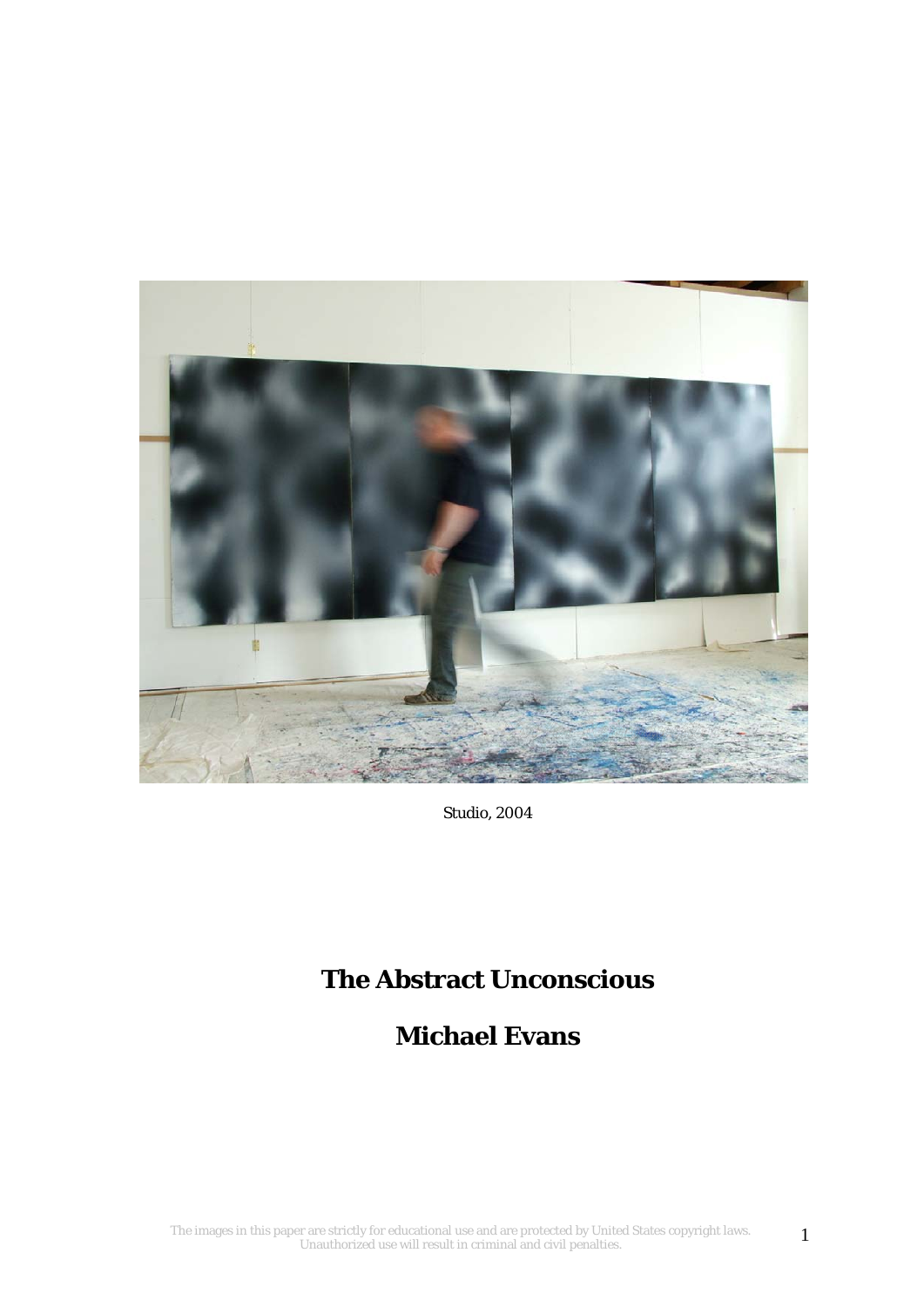### *Some Suggestions on the Role of Process in my Paintings*

I would like to start with a brief introduction to my paintings, as they are the motivating force behind this text and the ideas contained within it. Perhaps I should start with one of the most basic aspects of my practice whereby my paintings are initiated through a detached method of pouring paint, I call it process painting; it provides a method to carry on painting in the face of doubt. Process, in one sense, requires no belief, just the material and the desire to make paintings. However, my desire is to make paintings that have "significance" and embody "meaning." For me, process takes on meaning as an act of faith in existence through a celebration of matter; though this may often be outside the conscious awareness of many artists. I am motivated by the pleasure of watching paint move around a surface waiting for a moment when the painting "makes itself" and meaning feels not to have come from me.



I view paint not only as capable of internal "expressive" possibilities but also as an external agent, existing "objectively" or externally, capable of containing expressive potential through the

transformative act of the artist but also mysteriously capable of provoking aesthetic responses through its very substance and physical appearance, even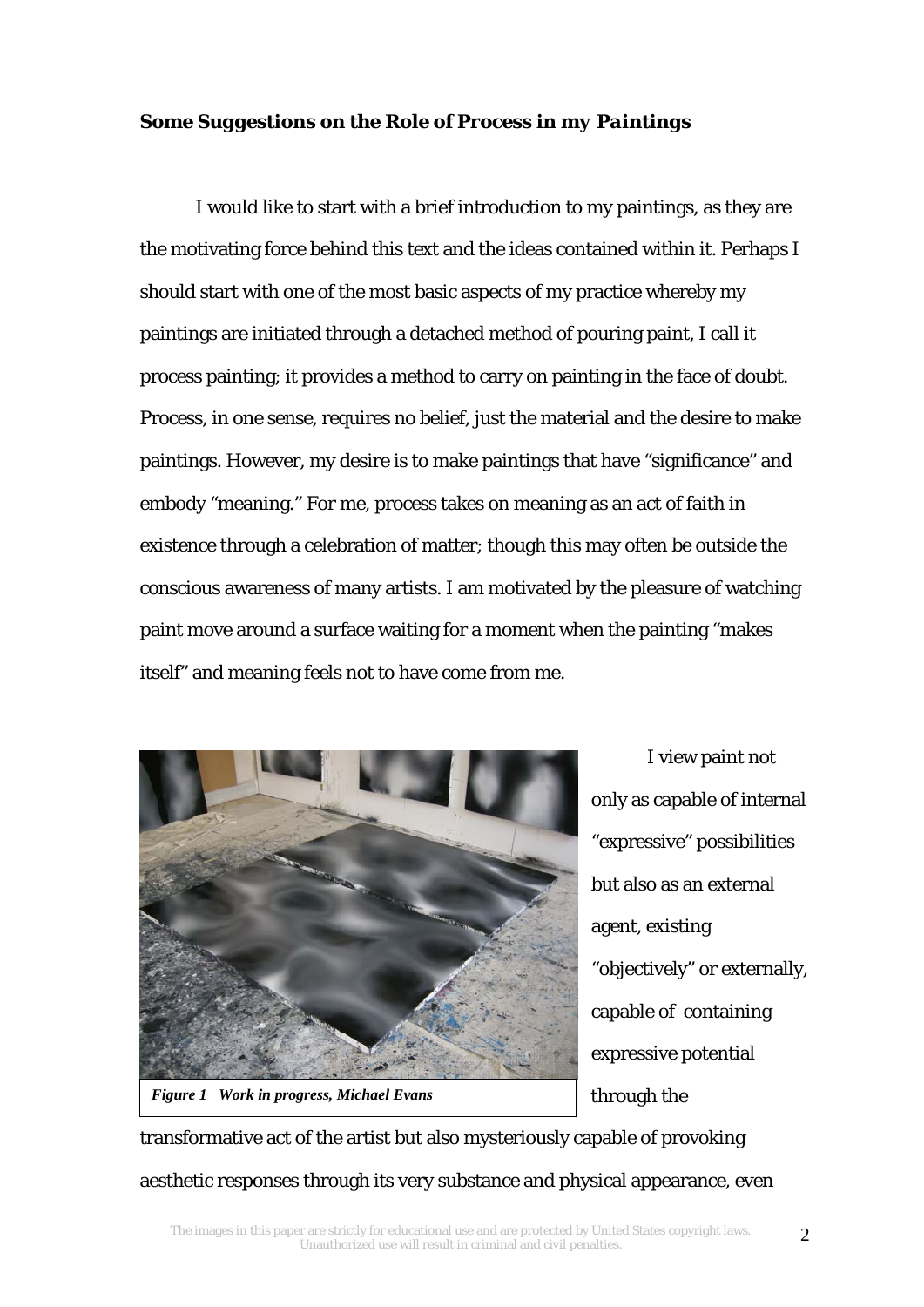without the "expressive" input of the painter**.** The process painter lets paint behave as paint. There ensues a careful watching of how materials behave and a sensitive response to these qualities. The writer James Elkins likened painting to alchemy, seeing painting as rooted in the physical but extending beyond it. He observes,

> Science has closed off almost every unsystematic encounter with the world. Alchemy and painting are two of the last remaining paths into the deliriously beautiful world of unnamed substances. (Elkins 2000, p. 199)

My recent paintings combine technology (where groups of paintings are reconfigured and combined using computer software) with a concern for an "otherness" which may lie beyond culture, beyond the self, even beyond the unconscious, but which I feel can sometimes be approached through painting. Suppose this to be true, then what language could describe such otherness? How could it be pictured? At present perhaps the only adequate approach may be via the abstract and the unconscious. George Steiner, talking about "otherness" says,

> … When artists and writers tell us that they are not regents over the complete or latent meanings of their own devisings, it is to this 'otherness' that they testify…This 'otherness' seems to me to be, almost materially, like an ever-renewed vestige of the original, never wholly accessible moment of creation. It is, in the idiom and image of current cosmology, the 'background radiation' which tells us of the coming into being of our world. (Steiner 1991, p. 210)

For me, the unconscious, profound aesthetic experience and what was once called "spiritual" experience are interlinked, as they are for George Steiner, so I return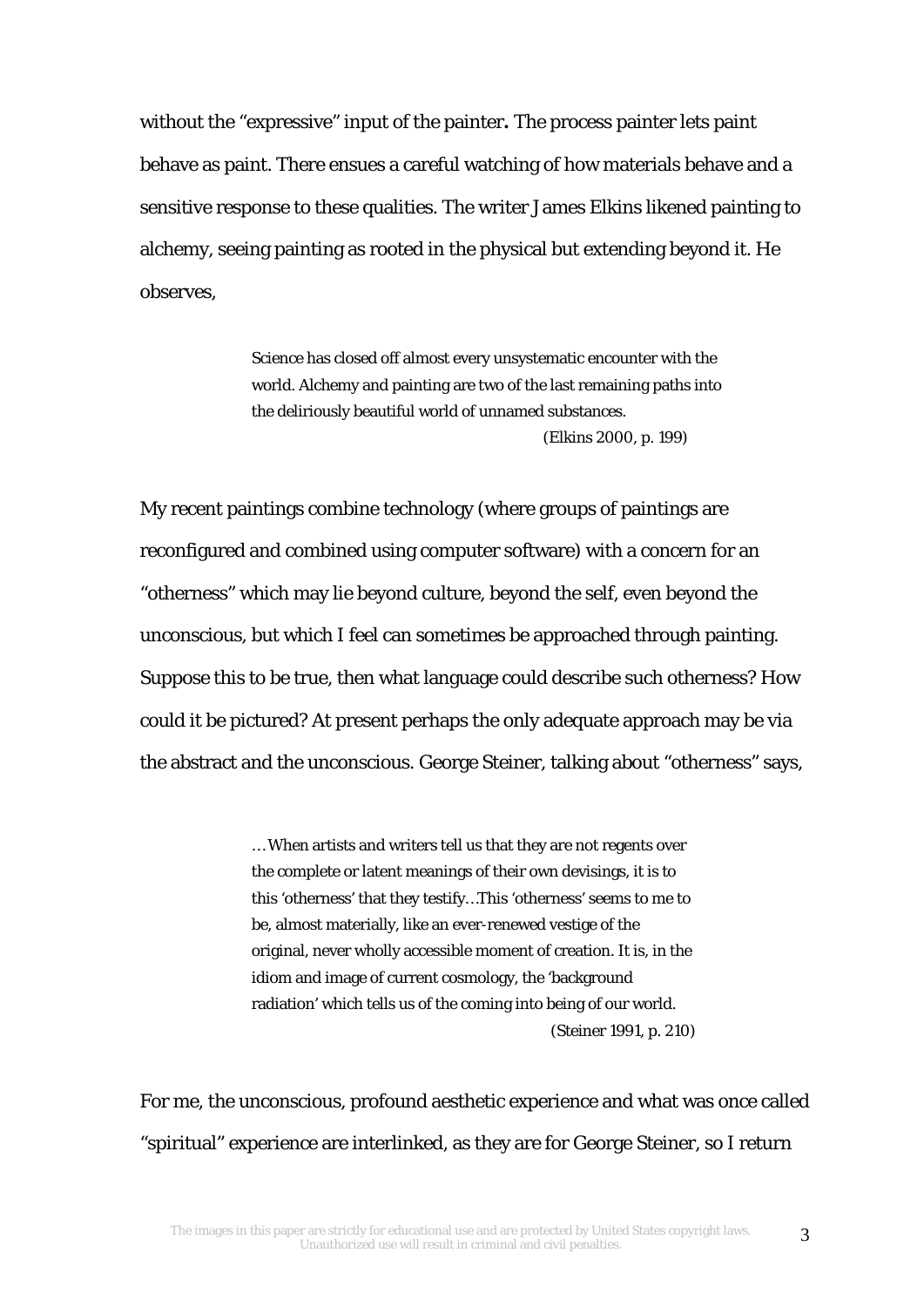to him to introduce some of the broader issues surrounding concepts such as otherness, authorship, the spiritual and the unconscious which I now wish to explore further.

> In most cultures, in the witness borne to poetry and art until most recent modernity, the source of 'otherness' has been actualized or metaphorized as transcendent. It has been evoked as divine, as magical, as daimonic. It is a presence of radiant opacity. That presence is the source of powers …in the [art]work, neither consciously willed nor consciously understood. It is, today, conventional to ascribe this vital excess to the unconscious. Such ascription is a secular phrasing of what I have called 'alterity'…It is not the style of designation that matters: it is the affirmation, implicit and explicit, in poetry, in art…of the agonistic-collaborative presence of agencies beyond the governance or conceptual grasp of the craftsman…a metaphysical act, an encounter with the opaque and precedent authority of presence.

> > (Steiner 1991, p. 211)

Steiner sees this "vital excess" as integral to spiritual and aesthetic experience and given a secular base or location in the unconscious. It would seem that for many the idea of the unconscious can provide an acceptably secular method of accounting for "alterity", without having to open up "metaphysical" or "spiritual" possibilities. The difficulty for me, however, lies in exploring these experiences without diminishing them. My exploration has ranged from theological thought to post-modern theory (and increasingly now these two strands seem to interconnect) but my problem is a sense of uncertainty, an uncertainty of how one may now attempt to make abstract paintings that contain the spiritual, aesthetic or unconscious depth found in the works of great modern artists such as Mark Rothko or Barnett Newman. I share this doubt with many contemporary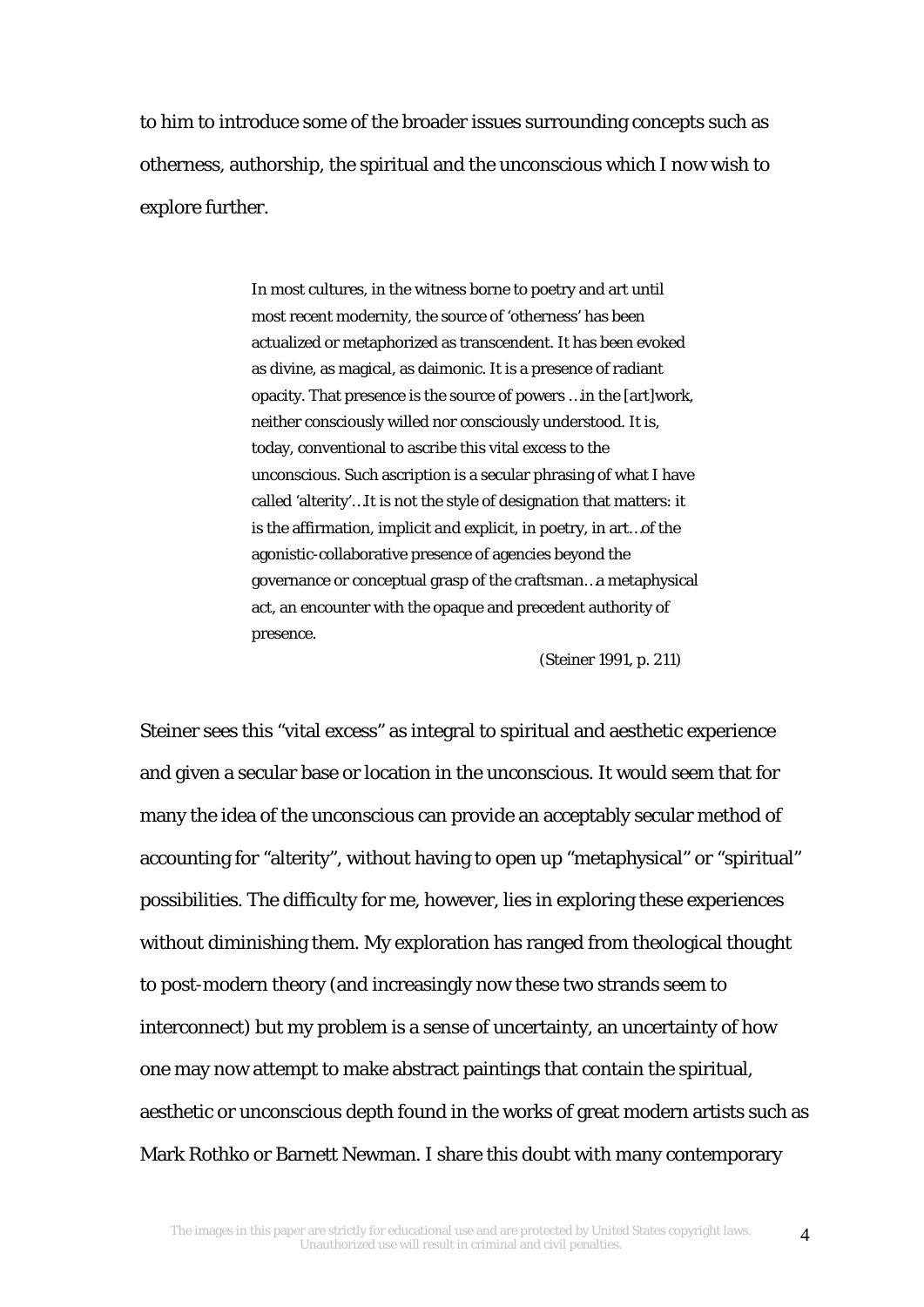abstract painters, particularly with Gerhard Richter, who when comparing his work to that of the abstract expressionists stated that, "They had the conviction that what they were doing was good and right. And that's it. I lack that in every stroke" (Richter 2002, p. 181).



*Figure 2 Abstract Painting 2, 30x20, acrylic and oil on canvas, Michael Evans* 

This is typical of a certain type of post-modern mindset, a feeling that we have somehow been born too late, that everything has been done. We are left with the possibility of revisiting the ideas of the past, either unknowingly, in a naive sense, or in a knowing, often ironic sense, in the form of quotation, pastiche or parody. I am reminded of W.B.Yeats when he laments in "The Circus Animals' Desertion", "What can I but enumerate old themes?" (Yeats, 1936/1971). The painter Ian McKeever

finds the implications for painting suggested by such a way of thinking rather worrying, saying,

> … such a self-conscious act as the broad gestural brushstroke can verge upon the embarrassing, can look academic or at worst naïve. It is as if this act had entered the realm of painting's clichés, like certain subject matter: the still-life or the landscape, for example. Become one of those things which, although they have historically underpinned painting, have been increasingly considered incapable of standing alone in the service of art. If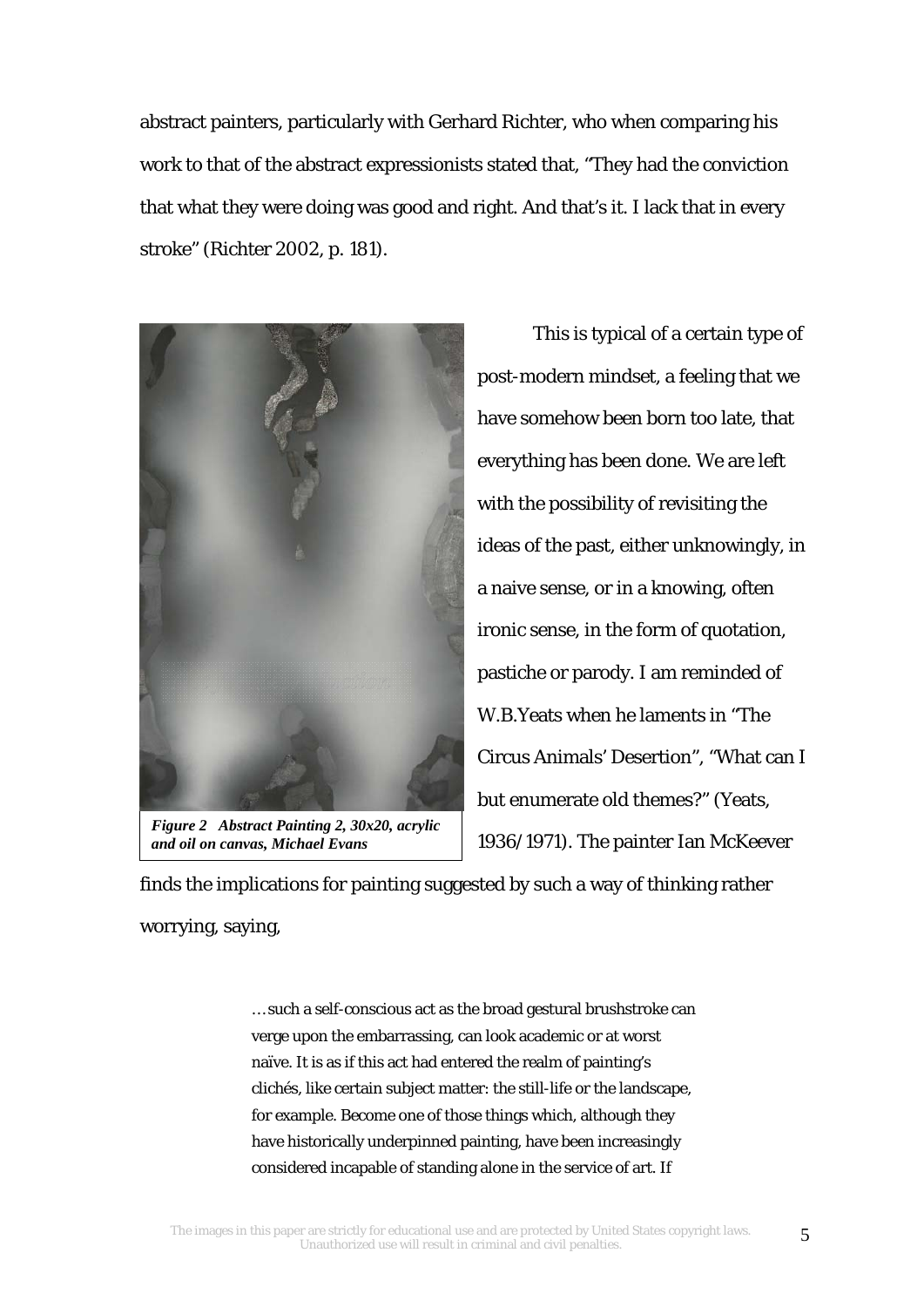used now, they must be foregrounded, consciously quoted, in order to have validity. Yet, the question of how such things can be used in painting is still a valid issue. As is the need for the painter to be prepared to risk the embarrassment of appearing naïve...

(McKeever 2005, p. 46)

What was once given, that the brushstroke or gesture can act as "pure" expression, a direct path to the unconscious, is now shrouded in uncertainty, becoming another "language" or stylistic device to be analysed or contextualized. Perhaps now other strategies are needed to bypass the conscious mind, paths

which may not involve recourse to a familiar aesthetic of the "expressive," or now perhaps over-familiar visual strategies for accessing (or perhaps worse "picturing") the "unconscious," but how have we arrived at this position?

In order to explore further, I will first attempt to define some key terms. Clive Bell wrote "Art and religion belong to the same world. Both are bodies in which men try to capture and keep alive their shyest and most ethereal



*Figure 3 Abstract Painting 4, 30x20, acrylic and oil on canvas, Michael Evans*

conceptions" (Bell 1983, p.148). He saw art and religion as manifestations of man's sense of "ultimate reality" (ibid.). For me, spiritual and aesthetic experience could be categorised as largely unconscious in nature and may be variations of the same experience. (I could add to this, the sublime, the numinous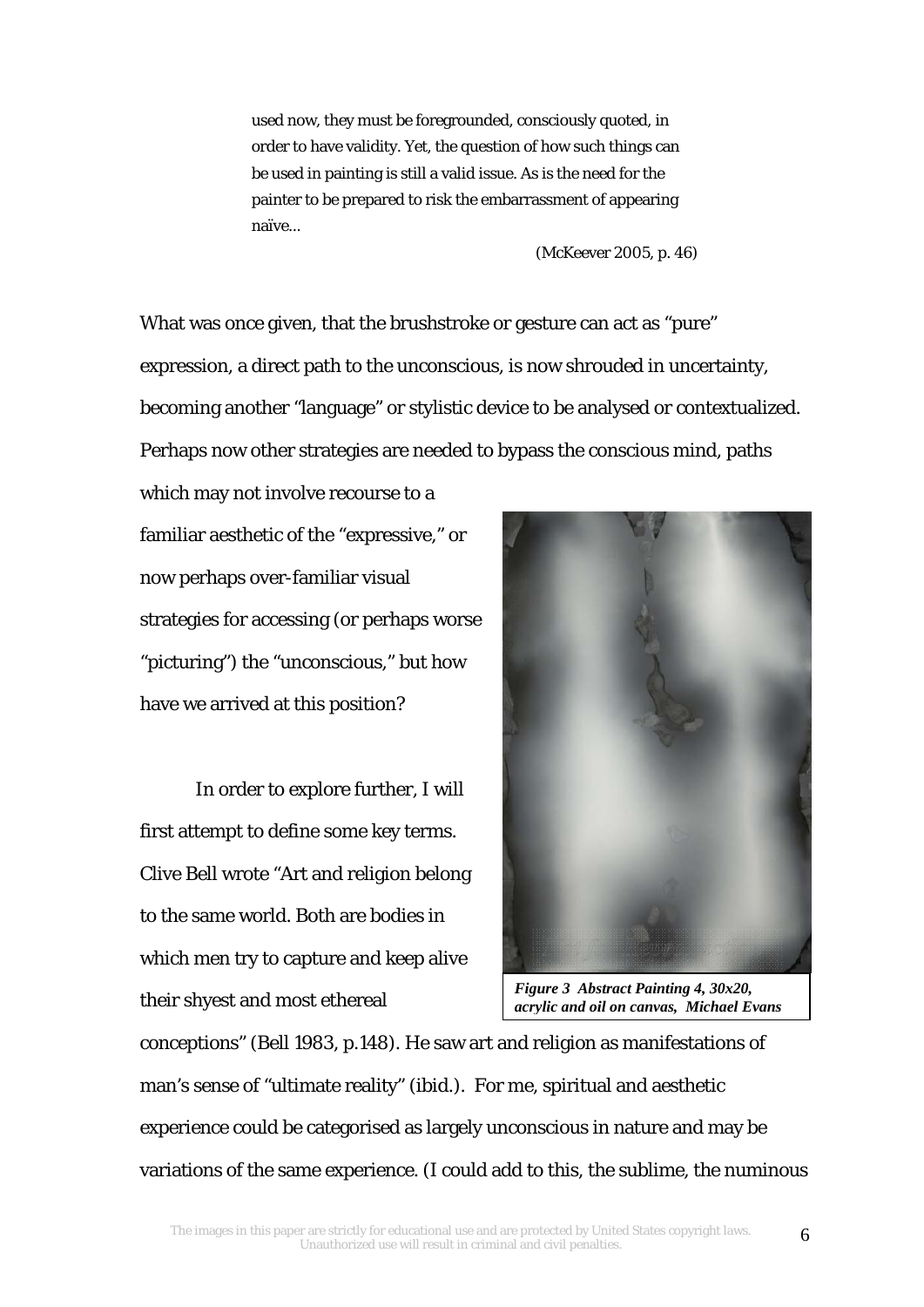or mystical experience.) By exploring the intertwined fate of the spiritual and the unconscious, I hope to shed light on problems facing painters who still wish to explore aesthetic experience of a depth similar to that described by Bell or Steiner.

## *The Spiritual and the Unconscious*



*Figure 4 Abstract Painting 6, 30x20, acrylic and oil on canvas, Michael Evans*

 If the term unconscious is used to denote any experience unavailable to the conscious mind, or any source or feeling that seems to come from "beyond" the rational mind, when the painter works without conscious control does the unconscious act as a conduit for certain types of experience or are these experiences products of the unconscious? I am left with uncertainty as to where, how and why my most profound experiences take place and what to call them, how to recognise them -

give them a home. All I can be sure of is that I have experiences of "vital excess". In our deepest and most profound yearnings and affirmations, it seems impossible to stand outside in objectivity. I use the term unconscious from this point on with a sense of doubt or uncertainty, the best term available for something that lies beyond my conscious or rational experience which I can neither analyse, judge, identify, or locate. The psychoanalyst Viktor Frankl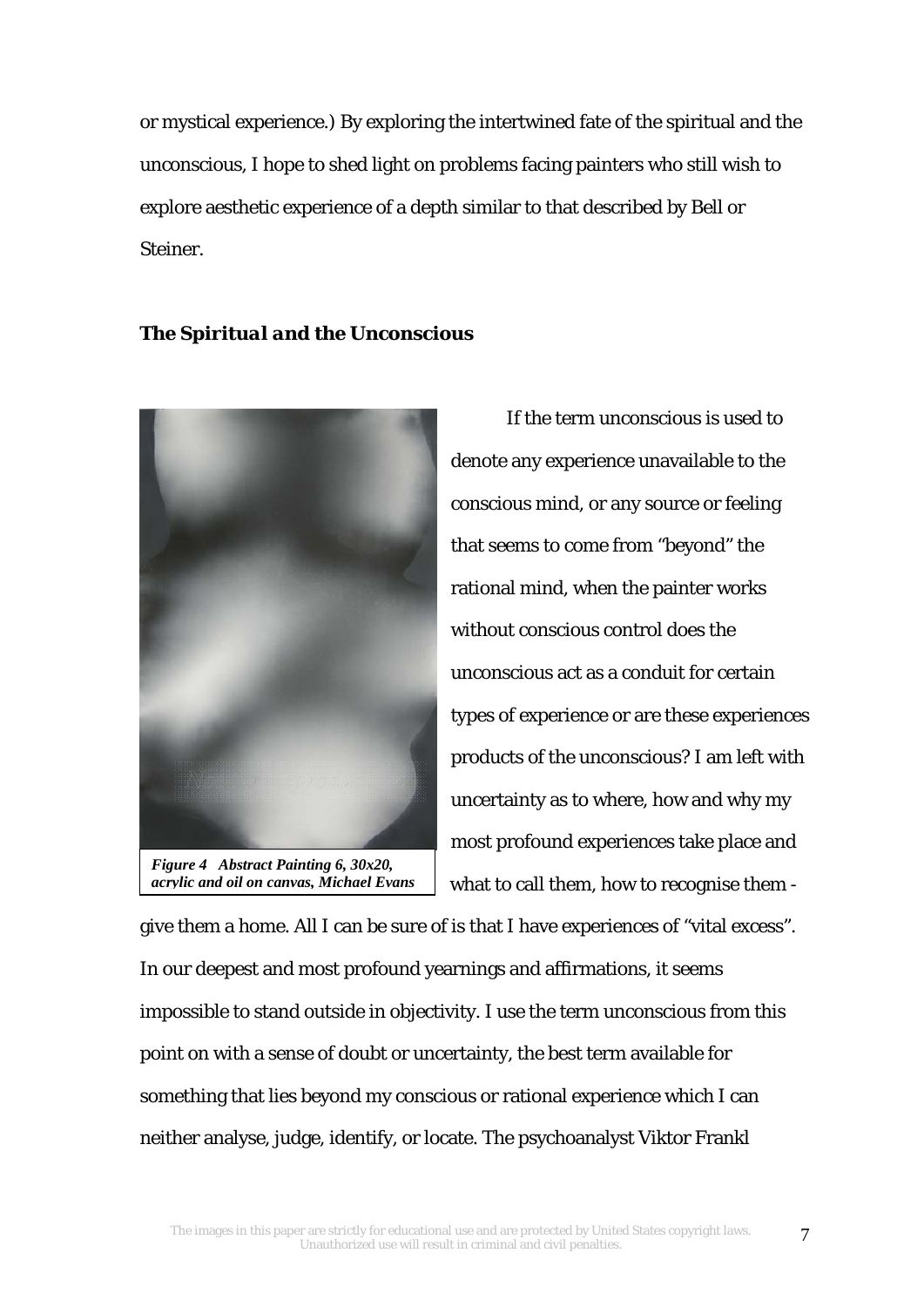observed the limitations of the conscious mind criticising the Freudian model of the unconscious saying,

> Freud saw only the unconscious instinctuality, as represented in what he called the id; to him the unconscious was first and foremost a reservoir of repressed instinctuality. However, the spiritual may also be unconscious; moreover, existence is *essentially* unconscious, because the foundation of existence cannot fully reflect upon and thus cannot be fully aware of itself. (Frankl 2000, p. 31)

For Frankl, the unconscious becomes linked with "spiritual" experience and neither can be fully comprehended. At this point it is necessary to make a distinction between spiritual experience and organized religion. I would characterize religion as the socialization, reification and ossification of the "vital" spiritual experience. This is close to Rudolph Otto's concept of an original "numinous" core to religious experience which is then built upon and often buried (Otto1917/1959). While there are significant similarities between Otto's numinous experience and aesthetic experience – particularly the sublime, also, more worryingly there are parallels between organized religion and originally vital artistic movements which become empty and formalised, a façade of a once vital experience. It would seem the visionary or mystic is always condemned to be overtaken by the systemiser and the law maker.

### *Nihilism*

Religion (or any transcendental experience) is made increasingly difficult by the secular world but even more worryingly a second crisis of faith is now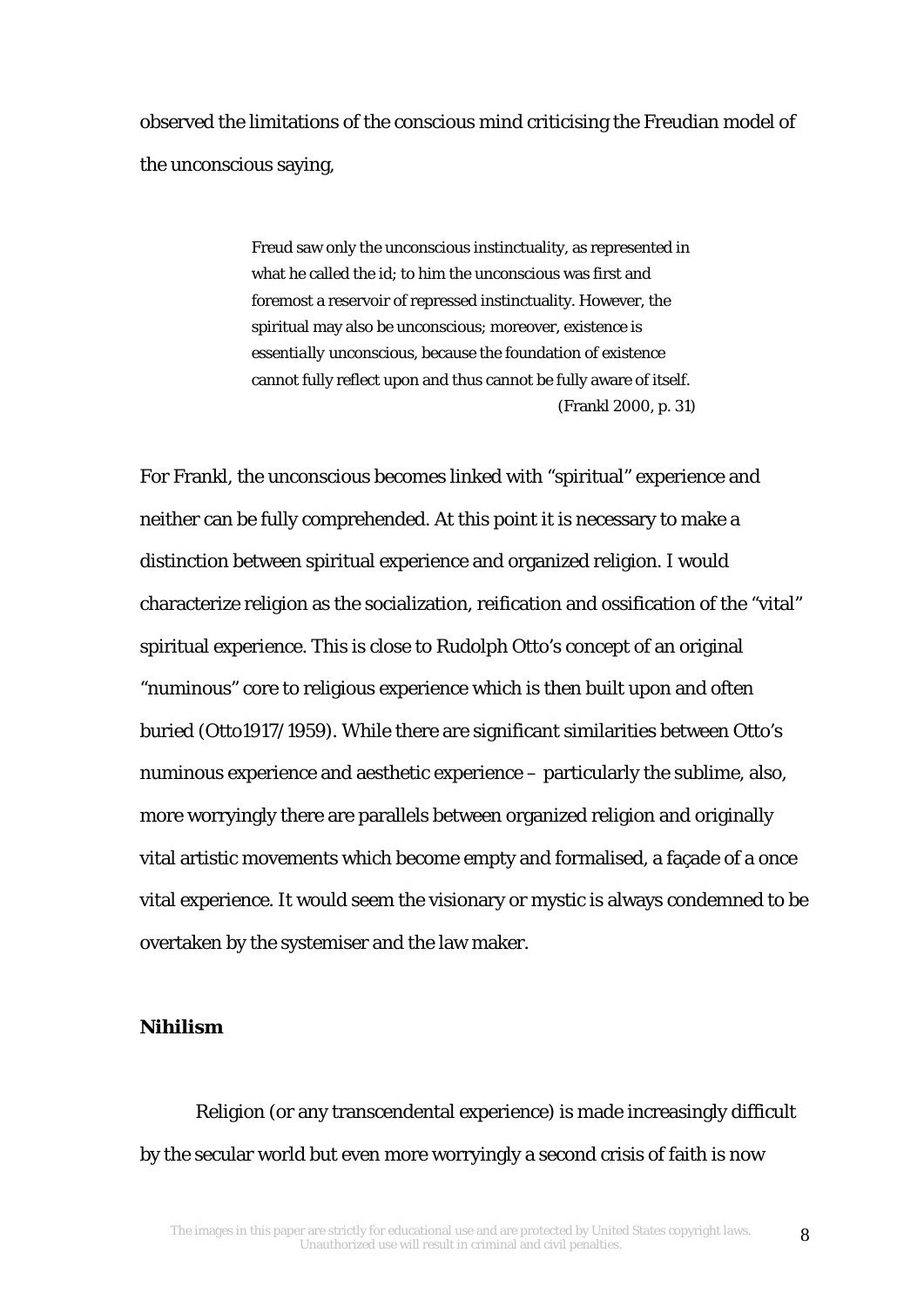possible, a failure of belief in the core ideals of the Enlightenment, a crisis of the rational mind and its belief in endless progress. With faith in neither the secular or religious world view, nihilism closes in. As Frankl observed,

> Today, man's will to meaning is frustrated on a worldwide scale. Ever more people are haunted by a feeling of meaninglessness which is often accompanied by a feeling of emptiness…an existential vacuum.

> > (Frankl 2000 p. 139)

Lack of meaning within society as a whole will inevitably be reflected in its art. The artist Francis Bacon described this sense of meaninglessness in the following statement:

> …I think that man now realizes that he is an accident, that he is a completely futile being, that he has to play out the game without reason. I think that, even when Velasquez was painting, even when Rembrandt was painting, in a peculiar way they were still, whatever their attitude to life, slightly conditioned by certain types of religious possibilities, which man now, you could say, has had completely cancelled out for him…all art has now become completely a game by which man distracts himself; and you may say it has always been like that, but now it's entirely a game.

> > (Bacon 1987, pp. 28-29)

Of course this statement raises more questions than it answers. Why bother with this meaningless game? How can one deepen something which is at best a "distraction?" The problem would seem that once Bacon has lost the ability to subscribe to a religious world view he is left with no sense of meaning. Unable to experience deeper meaning, he drifts into hedonism. Bacon represents a strong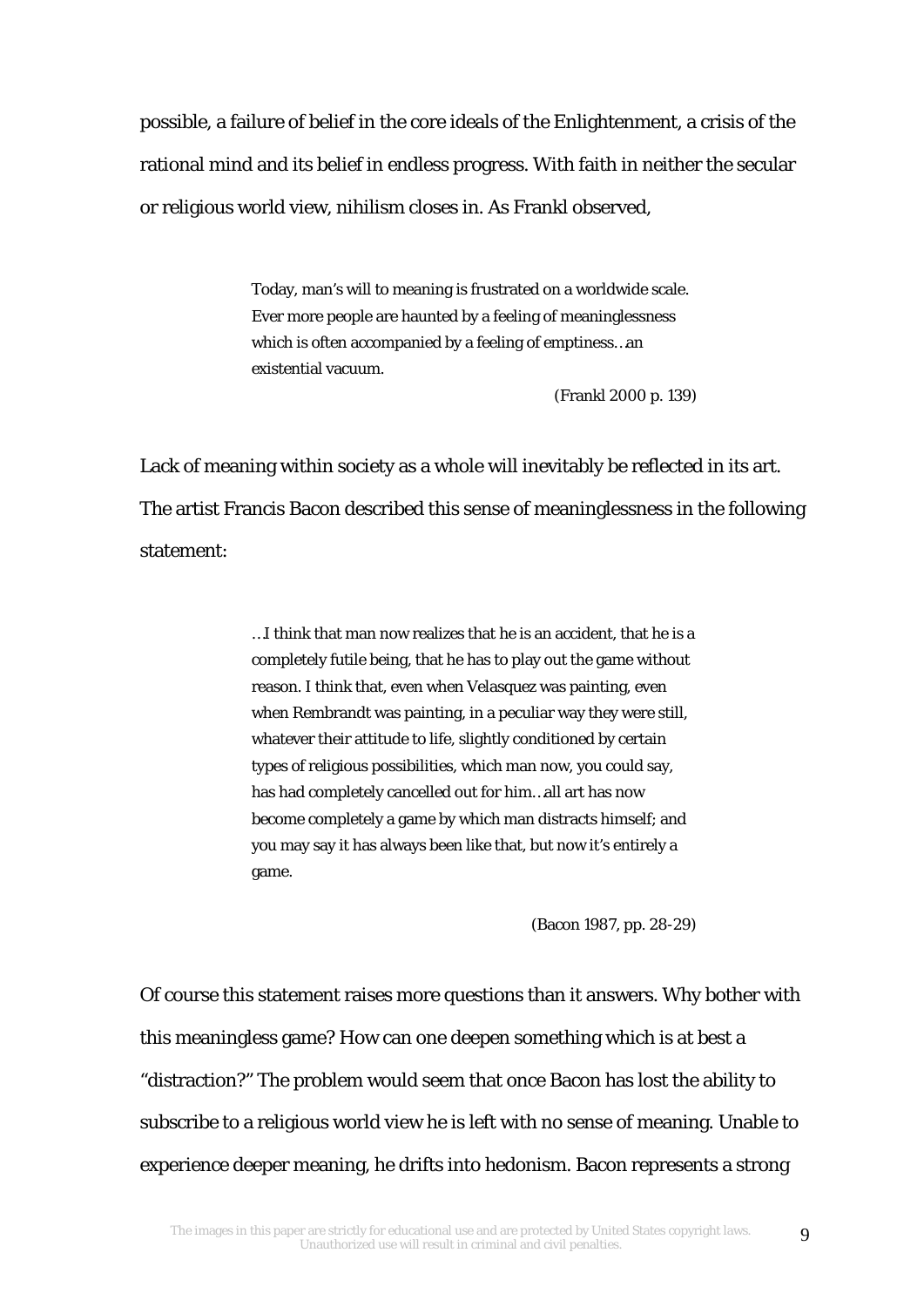current of pessimism, rooted in a struggle with the sense of meaninglessness which has haunted the Western mind throughout its secularization. This process has been charted by the writer Colin Wilson with his concept of the "Outsider." The outsider is not at ease within a "modern" meaningless culture, desperately needing deeper meaning but unable locate it within his/her own culture, the way is barred from going back to previous forms of meaning, once underpinned by



*Figure 5 Abstract Painting 8, 30x20, acrylic and oil on canvas, Michael Evans*

religious possibilities. It is a situation of profound alienation but alienation can take place on different levels. The individual can be entirely alienated from meaning or purpose (similar to Bacon) but it is also possible to remain in touch with glimpses of meaningfulness. Wilson insists that the outsider's problem lies in mistaken assumptions about these glimpses of meaningfulness. If meaning previously came with an identifiable "religious" label,

often the outsider (Wilson looks to many Romantics and existentialists as examples) comes to see it either as illusion, or equally disastrously to view reality as a kind of "let down," a pale shadow of the dimension of true meaningfulness. For Wilson it is important not to confuse the shallowness of a culture with broader philosophical issues, thus extending cultural pessimism into the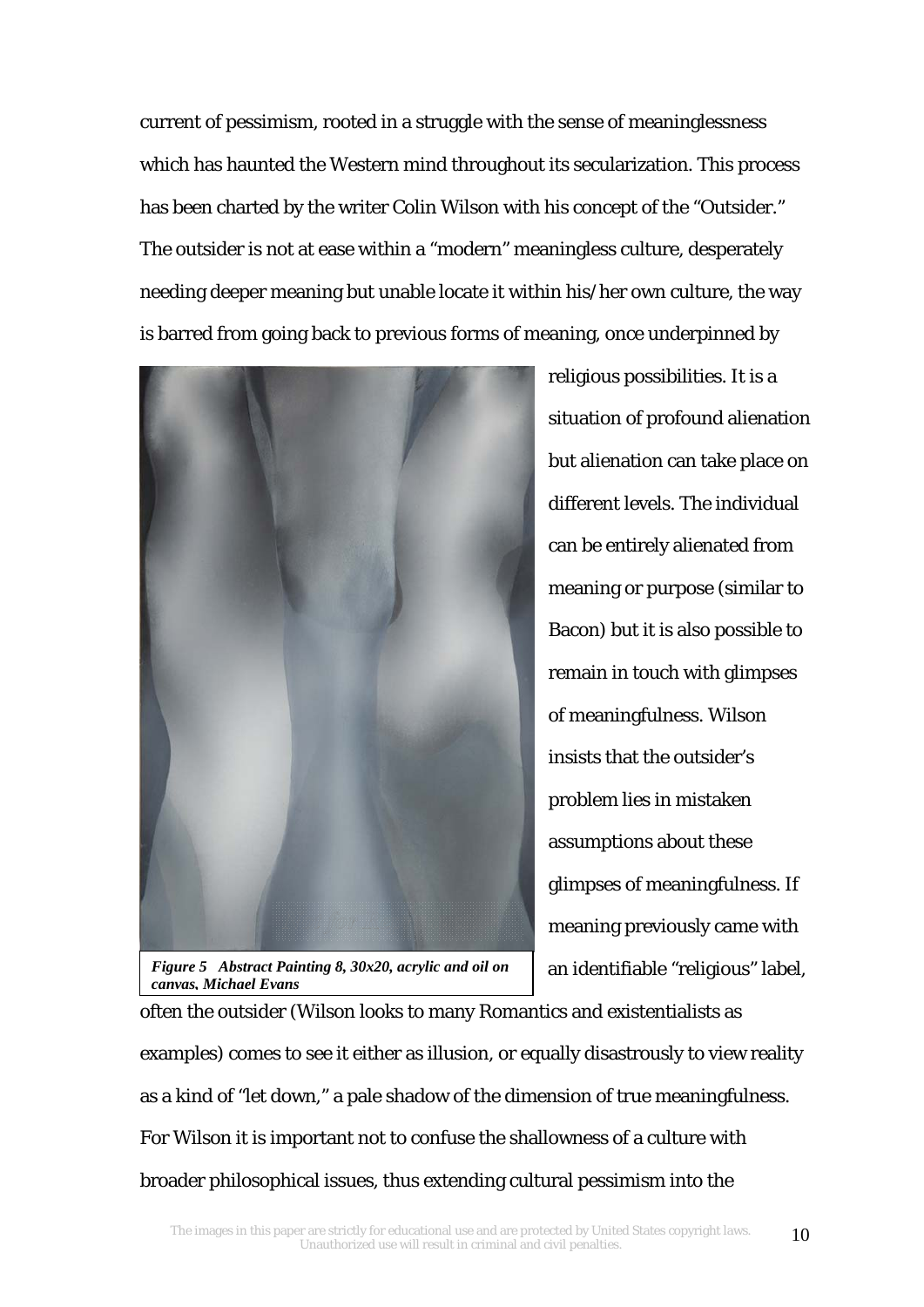philosophical realm of world rejection. Ian McKeever, experiences pessimism not about painting, but with the shallowness of contemporary culture. He states,

> Painting… becomes with time a moral issue. A devotion to the integrity of the work and to the continued practice of painting itself.

In that sense the painter is like a priest. If that sounds too grand then wait, for I would go even further, in saying that the painter is the true custodian of art…

For many disciplines, that are now considered art, will slowly become other things, forms of entertainment, tourist attractions or other means of social catharsis. Many artists will increasingly become a part of popular culture, superstars, like pop stars, working with museums, which abandon art as such and would rather seek to blur the boundaries between entertainment and what was art in order to popularize and appease a bewildered and sceptical audience. Much art will thus become cultural tourism, just more noise in the act of living.

Art that wishes to remain art will yet again become marginalised to survive… Much else that began as art, will simply ebb and flow with the tide of change, become change itself for its own sake. (McKeever 2002, p. 28)

McKeever sees painting as an experience of "authenticity" in an increasingly shallow culture and art world. Painter Gerhard Richter has also referred to the shallowness of the "art world" saying, "Art takes shape in spite of it all, rarely and always unexpectedly" (Richter 1993, p. 221).

However, maybe it is because both McKeever and Richter attach such importance to art and the artist, that they can be so disappointed. In *The Banalization of Meaninglessness*, Karen L. Carr makes a distinction between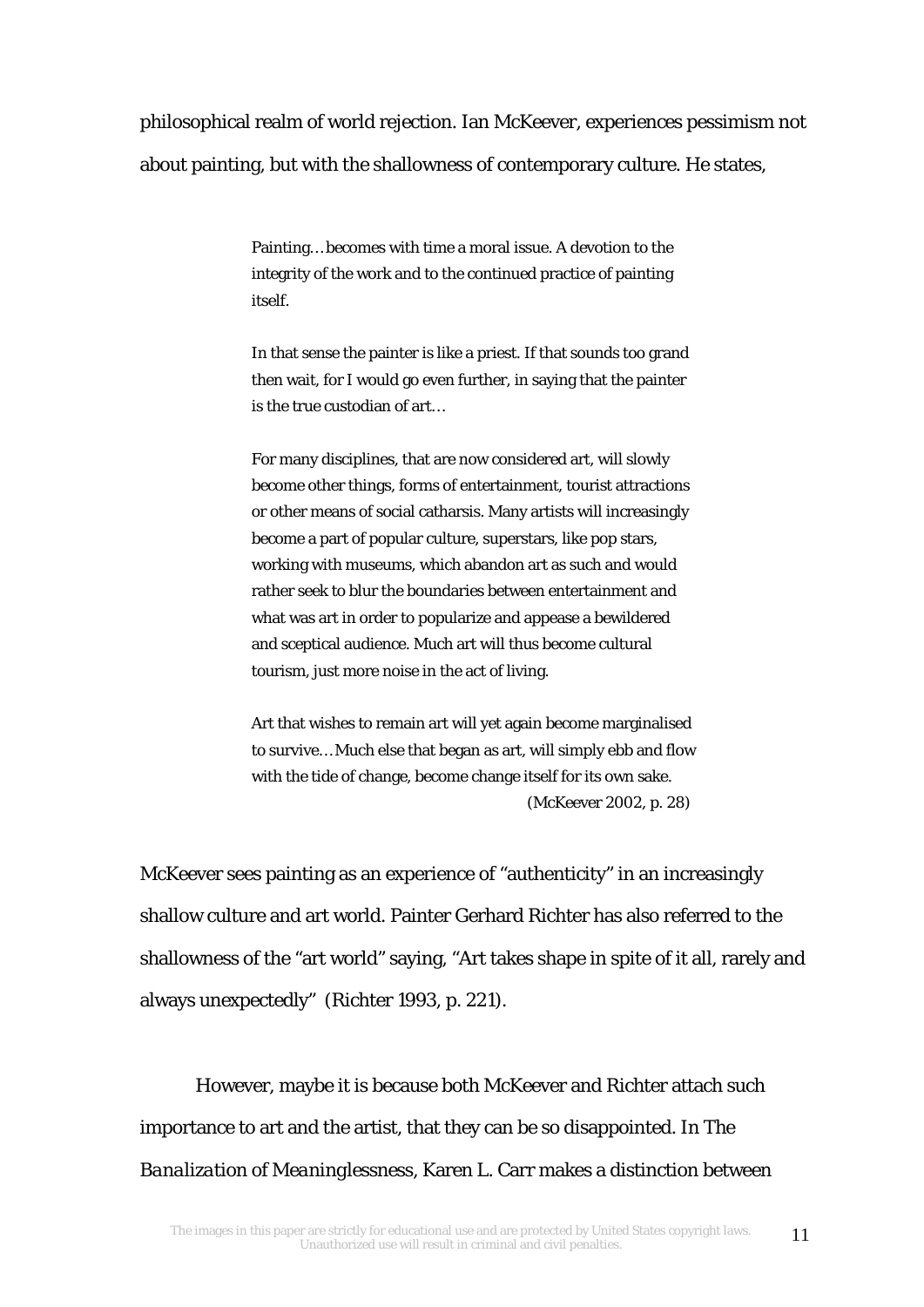modern and post-modern nihilism. She points out that thinker's such as Nietzsche were aware of loss in their nihilism but viewed it as a necessary state of transition, whereas post-modern nihilism greets the sense of loss with a "yawn**."**  However, for some the sense of spiritual or religious loss is still felt deeply even in a postmodern era, whereas for those with a tendency toward a certain type of postmodern indifference the loss is perhaps not consciously experienced. I would suggest that whether or not consciously felt, the loss of a recognized spiritual or religious dimension in life is a loss experienced by us all even if we remain consciously unaware of it. To combat the sense of meaninglessness, I believe art has no other choice than to look to the spiritual/transcendental impulse and the unconscious. Interestingly, both areas experience difficulties under postmodernism. The critical climate in the art world has been hostile to the spiritual for many years, for example, Rosalind Krauss in 1985 greeted the passing of the sacred with a typical post-modern "yawn" stating,

> Given the absolute rift that had opened up between the sacred and the secular, the modern artist was obviously faced with the necessity to choose between one mode of expression and the other…In the increasingly de-sacralized space of the nineteenth century, art had become the refuge for religious emotion; it became, as it has remained, a secular form of belief. Although this feeling could be discussed openly in the late nineteenth century, it is something that is inadmissible in the twentieth, so that by now we find it indescribably embarrassing to mention *art* and *spirit* in the same sentence.

> > (Krauss, 1985, p. 12)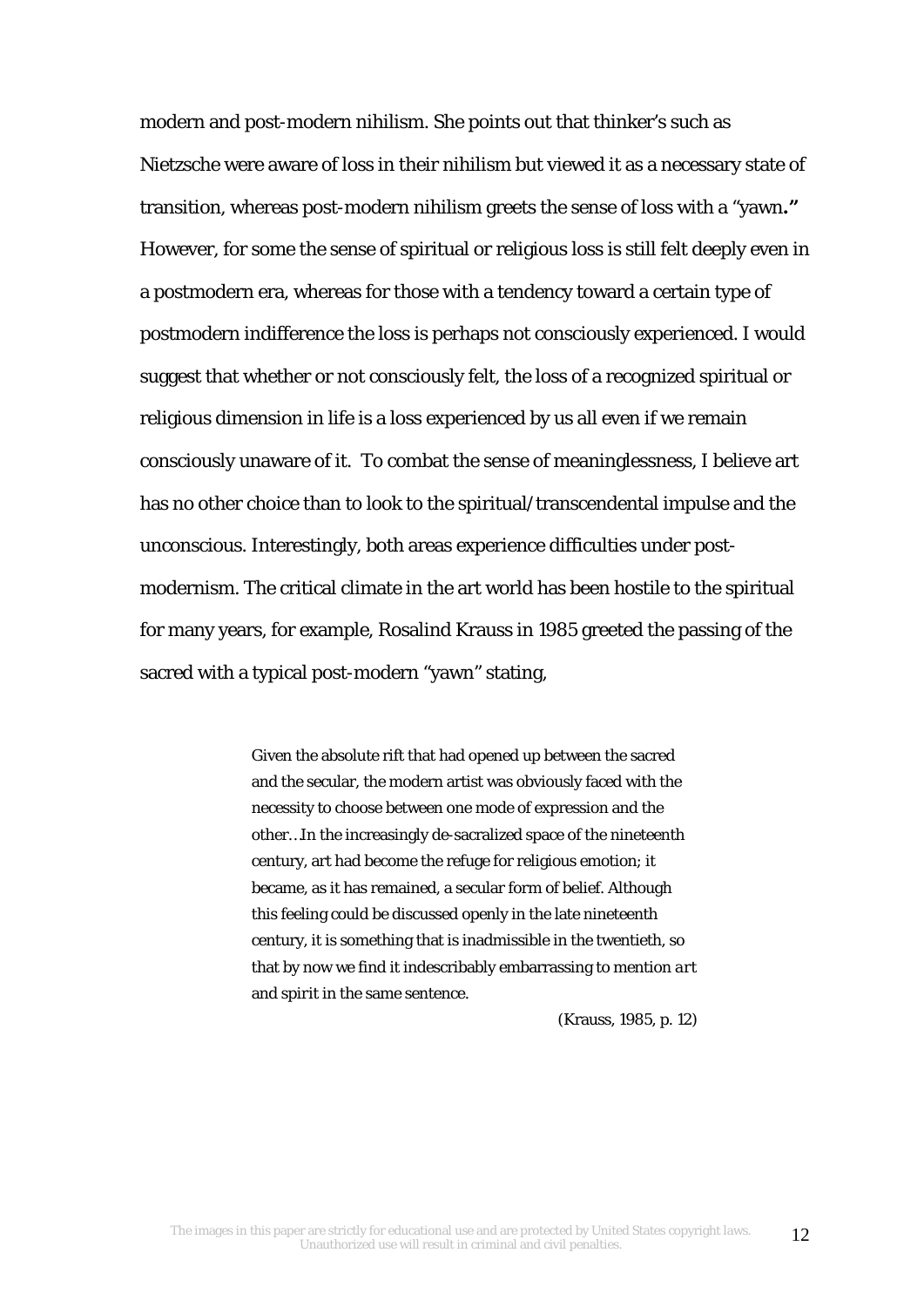#### *The Post-modernism Unconscious*

So spiritual possibilities may be dismissed by much of the art world but what of the unconscious? Stephen James Newton in *Painting, Psychoanalysis and Spirituality* (2001) suggests that a vital unconscious component within painting has been lost and that post-modern painting has become a form of "mannerism," "pastiche" or "simulation." Similarly, critic and theorist Donald Kuspit sees the end of modernism as being the end of art's involvement with the unconscious as a primary source of creativity. He sees art which turns away from the unconscious and the aesthetic dimension as "postart." In Kuspit's opinion,

> … unless the profound influence of the unconscious on modern art is understood, one cannot begin to understand the depth and credibility art in general lost when it forsook the unconscious… Postart looks to ideology and, more broadly, theory for a foundation – and significance – and attacks the unconscious by reducing it to an ideology, more particularly, a phenomena of bourgeois society…Dreams are trivialized and feelings dismissed – subjectivity as a whole is demeaned…In other words, from the postart ideological point of view society rather than subjectivity motivates art, which loses its inner dynamic in the course of representing society…

> > (Kuspit 2004, p. 90-91)

For Newton and Kuspit post-modernism has lost the unconscious dimension and with it personal or existential "authenticity." However, Newton and Kuspit recognize modernism may have degenerated into an empty stylistic shell and in some ways post-modernism may have been a reaction to this. So we have a double problem, we are damned by a psychologically and emotionally empty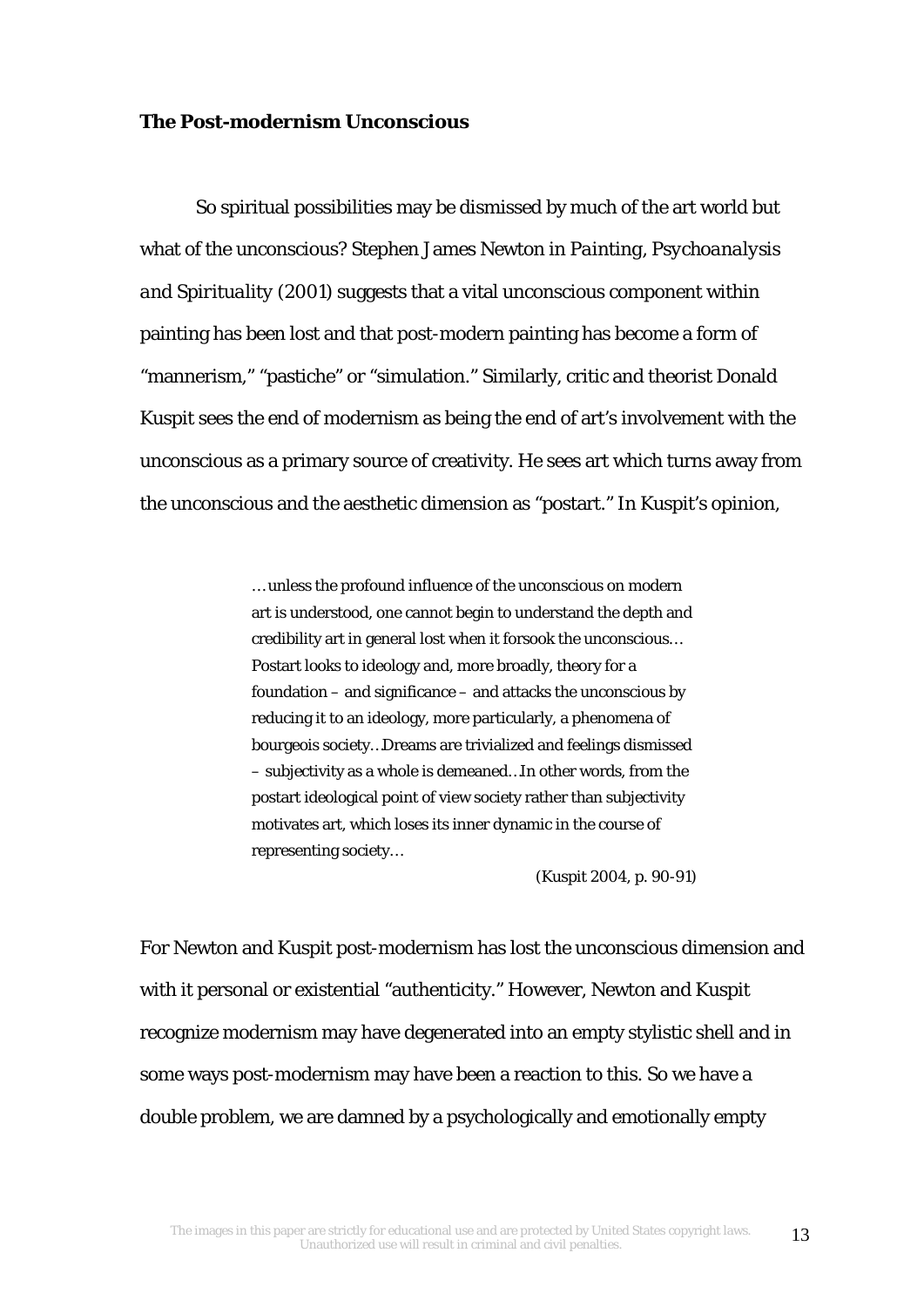repetition if we remain with our modernist past or condemned to a seemingly endless cycle of ironic pastiche if we move forward into the post-modern future.

However, many modern artists have had a complex relationship with tradition (Manet for example) while the impressionists could be seen as rejecting it and abstract expressionism has been viewed as an attempt to start afresh escaping the shadow of the twin European influences of Surrealism and Cubism. If the notion of the avant-garde in revolt against established art underpinned modernism, is post-modernism so very different? Lyotard regarded postmodernism as "incredulity towards metanarratives" (Lyotard 1979/1997, p. 999) but crucially, he still saw avant-garde art as functioning outside the already known, in a space with no existing language in order to acknowledge a reality beyond the culturally given one which he terms the "unrepresentable" (Lyotard 1998, pp. 125-126). He states,

> Modern painters discover that they have to form images that photography cannot present…These painters discover that they have to present that there is something that is not presentable according to the legitimate construction…These works appear to be 'monsters', 'formless objects', purely 'negative' entities…When the point is to try to present that there is something that is not presentable, you have to make presentation suffer…The unrepresentable is what is the object of an Idea, and for which one cannot show (present) an example, a case, even a symbol. The universe is unrepresentable, so is humanity, the end of history, the instant, space, the good, etc…So one cannot present the absolute. But one can represent that there is some absolute. This is a 'negative'…presentation.

> > (Lyotard 1998, pp. 125-126)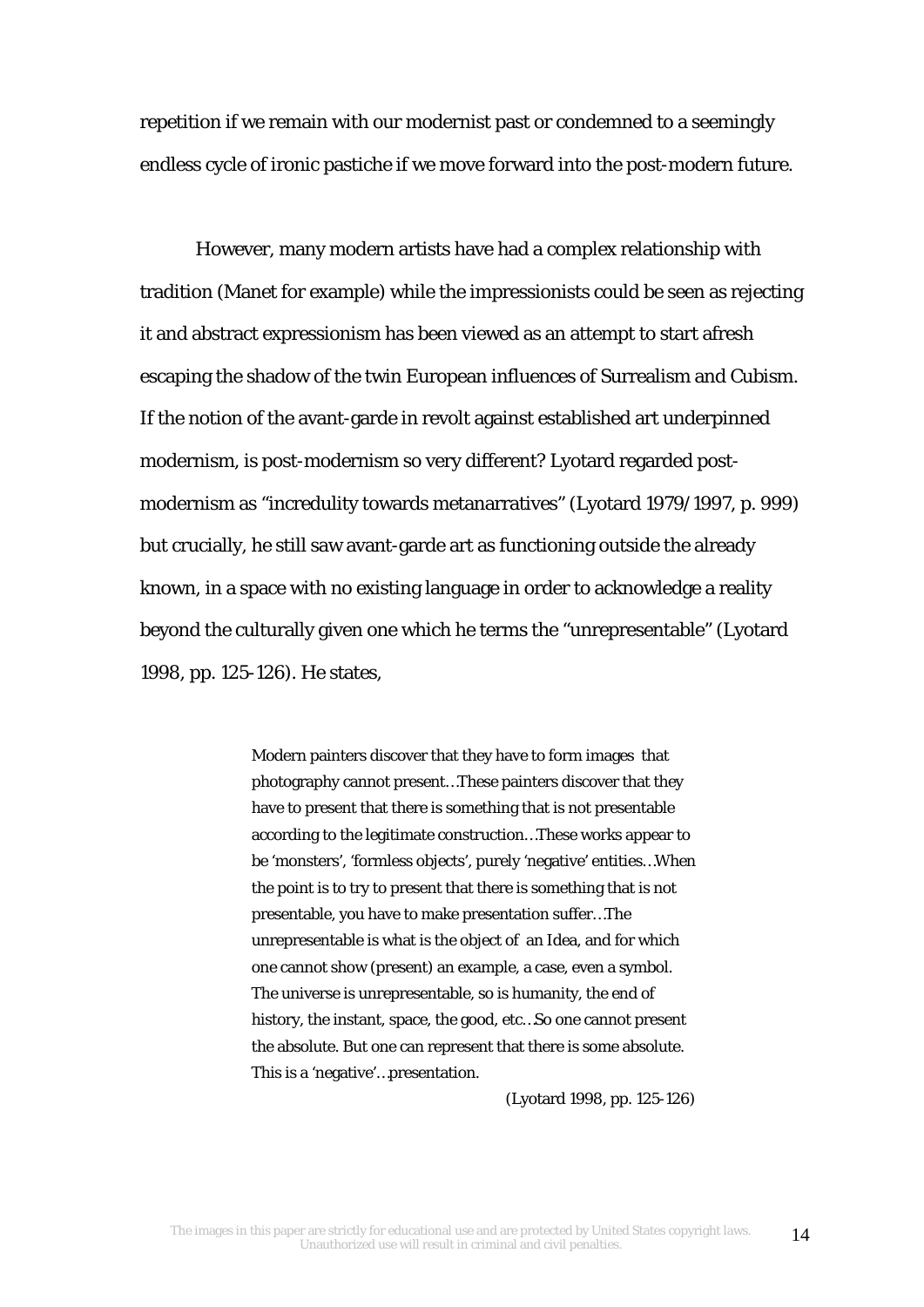Perhaps declaring the death of grand narratives is a strategy (conscious or unconscious) of providing critical, philosophical and psychic space in which to renew aspects of culture and mind which had become static under modernism. Post-modernism here becomes not a programme of destruction but of renewal. In "The Re-enchantment of Art" Suzi Gablik defines two types of post-modernism, "deconsructive" and "reconstructive**"** (Gablik 1992).

I would agree there are signs of a "reconstructive" post-modernism but

crucially differ from Gablik over what form this takes. I would suggest even in some of its apparently deconstructive phases postmodernism opened a space in which to think, created by a sense of uncertainty and a questioning attitude that cleared the way for new thought**.** Donald Kuspit in "The End of Art" proposes a modernism based around moments of "creativity" followed by periods of "entropic" decline or



*Figure 6 Abstract painting detail, Michael Evans* 

"decadence" (Kuspit 2004). Viewed in this manner modernity could be seen to have had a vital (or series of vital) origins which have declined entropically; however, postmodernism could also be seen as containing similar elements of 'vitality' and energy for new thought. The problem may be that in challenging a declining modernism, some forms of postmodernism have undervalued, or even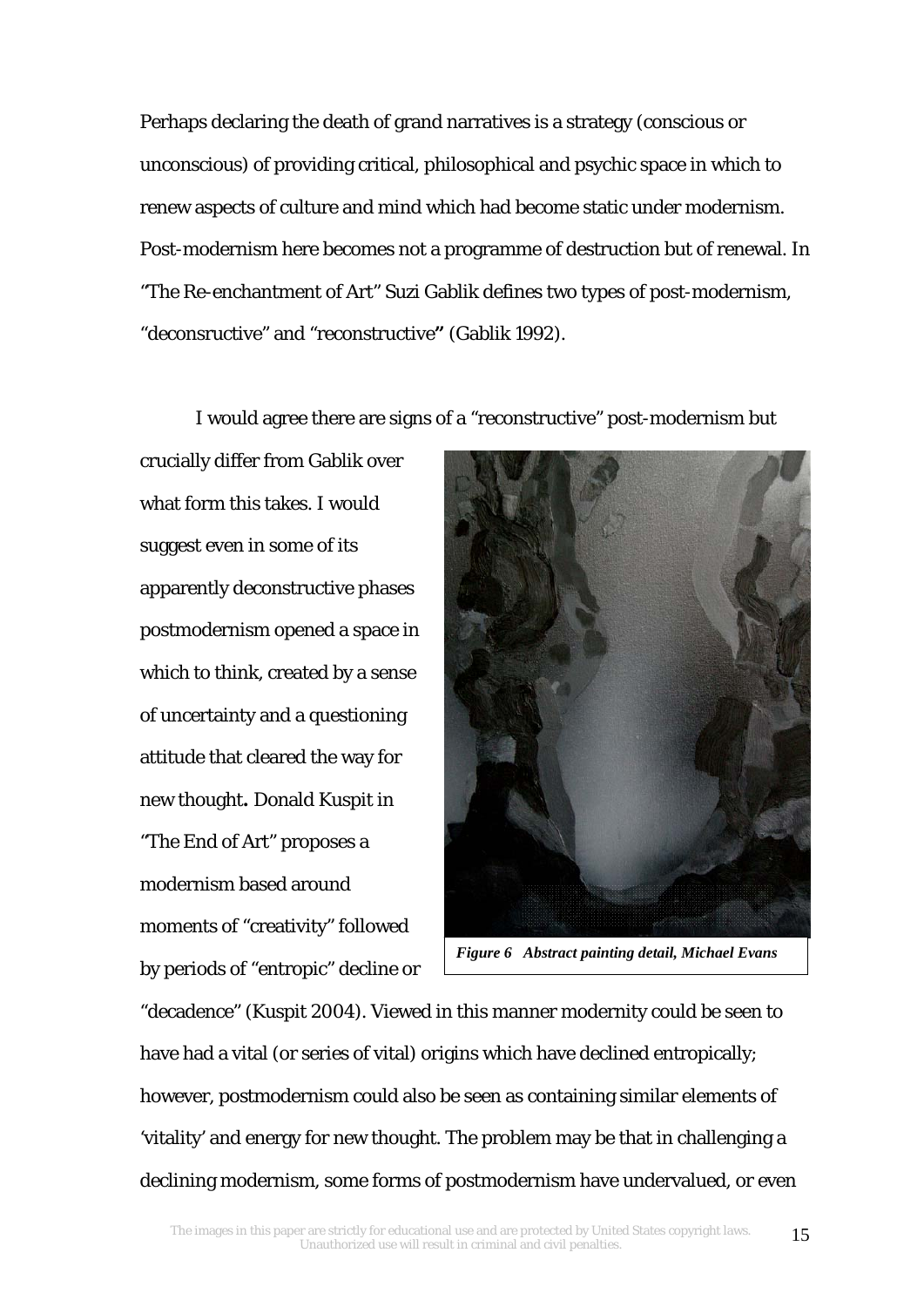failed to recognize essential elements of the creative process. Perhaps now both modernism and postmodernism need to be scrutinized to establish what is essential and what needs rethinking for our cultural moment.

### *Doubt as a Path*

With a kind of archaeology of meaning in mind, I would like to briefly mention negative theology. A recent book concerning negative theology titled *Flight of the Gods* (Bulhof and Kate 2000) suggests contemporary thought may have arrived at an opening to a new and possibly more tolerant approach to matters spiritual or transcendental. If modernism witnessed the "death of God" perhaps under post-modernism we have seen the death a rigid form of rationalism. Editors Bulhof and Kate speculate that,

> The 'death of God,'…announces not only the death of the 'old God' – the god of philosophers, theologians and believers – but also the death of the modern god who set himself on his own throne: autonomous human reason. With the death of this 'new god,' might a sensitivity reappear for transcendence, for difference, for the sacred, for negation, in short, for religion?...In listening to the reactions to this dethronement of autonomous reason…[we] believe [we] hear echoes of an experience rooted partly in an old tradition [negative theology].

> > (Bulhof and Kate 2000, p. viii)

Negative theology's relevance lies in its desire not to limit, its difficulty in naming, an acceptance of being smaller than the object of its contemplation, an ability to accept human limitations and crucially its similarity with some post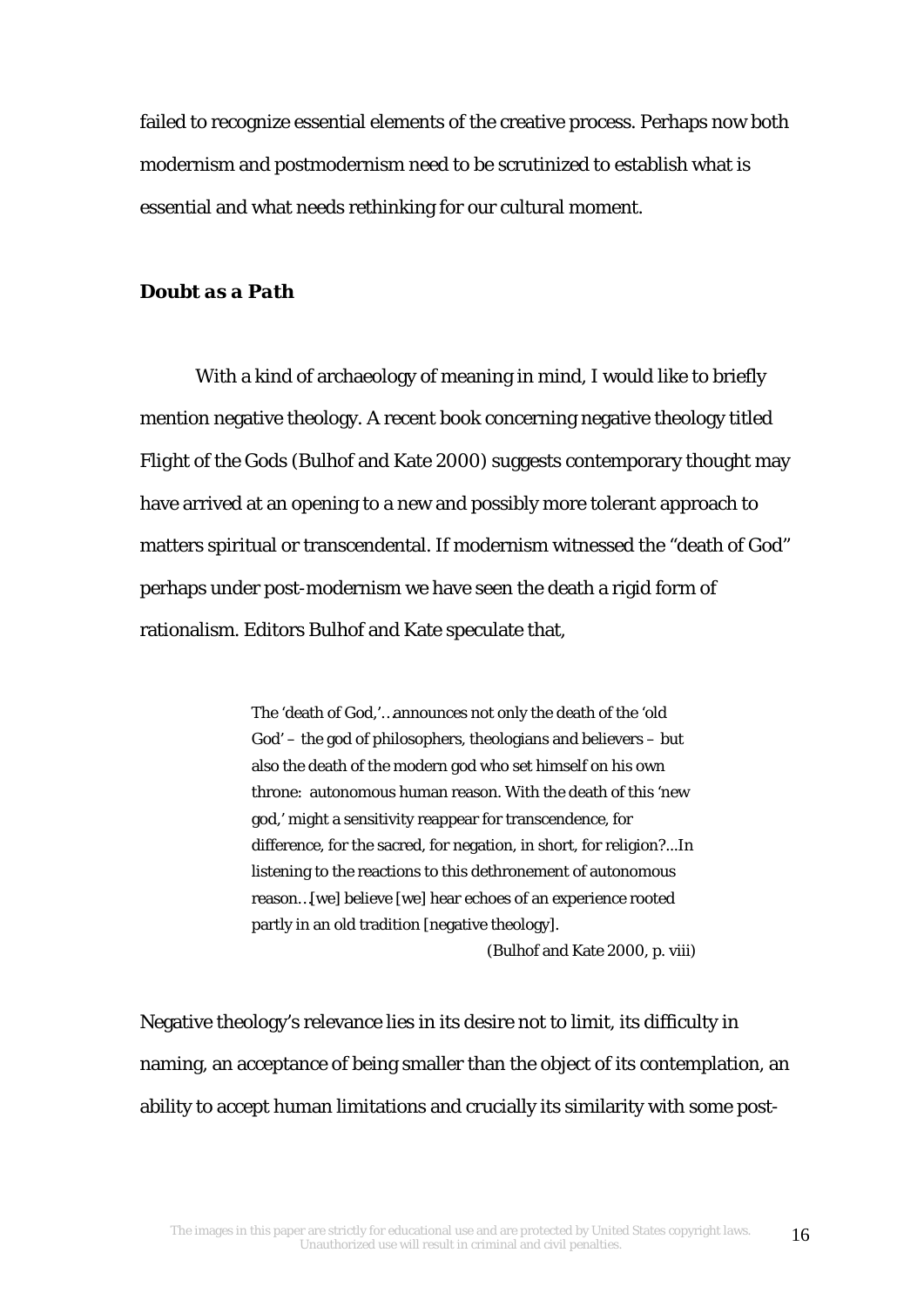modern thought in being able to live with uncertainty. Bulhof and Kate point to its "inclusive manner" suggesting,

> All forms of negative theology affirm a not-knowing, a silence that implies the end of philosophy. The negative theological path of contradiction encourages abandoning ideas, not wrestling with them. This path is a means to overcome divisive thinking contained in the desire to delimit exactly what something is, and thus to demarcate exactly what is not. Negative theology is an inclusive manner of thinking: it permits the espousal of what does not go together, instead of requiring a choice for this or that.

> > (Bulhof and Kate 2000, p. 29)

This questioning of the limits of reason and analysis is reflected in the experience of many abstract painters. Entering into the realm of abstract painting means perhaps to be lost but this may be no bad thing as that which one is stepping away from may be an everyday, over familiar, deadened form of reality, in order to slip into a world of deeper meaning, unfamiliar and unsettling but indicative of other possibilities (or possibilities of the "other"). The artist may positively cultivate this capacity, as the painter Willem De Kooning said,

> When I'm falling, I am doing alright. And when I am slipping, I say, 'Hey, this is very interesting.' It is when I am standing upright that bothers me…As a matter of fact, I'm really slipping most of the time into that glimpse. That is a wonderful sensation… to slip into this glimpse. I'm like a slipping glimpser. (De Kooning 1994, p. 53)

De Kooning here aspires to a state of being lost or off-balance. It is through the loss of orientation that the all important "glimpse" is achieved. In Gerhard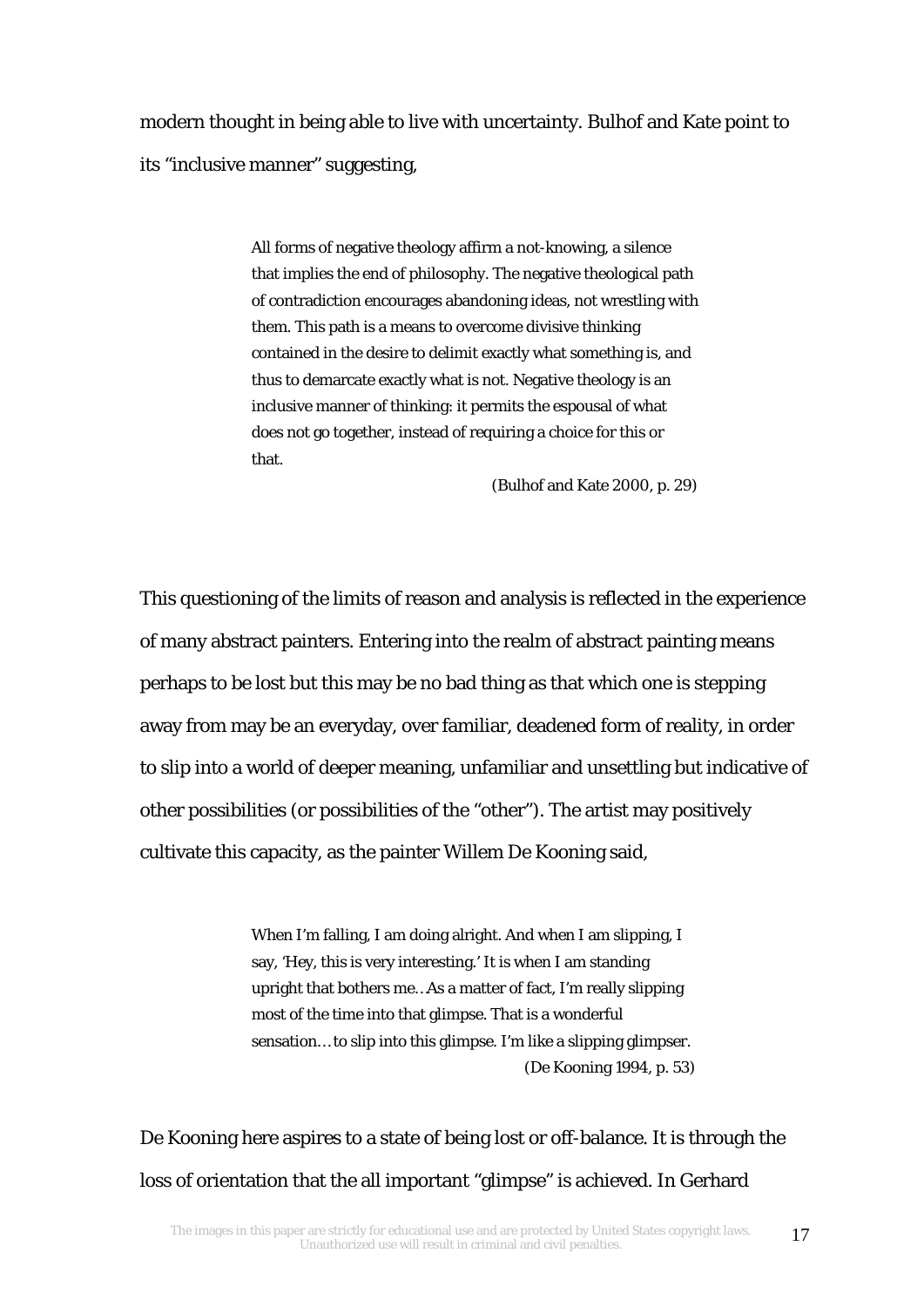Richter we see similarities concerning the importance of uncertainty when he says,

> Strange though this may sound, not knowing where one is going – being lost, being a loser – reveals the greatest possible faith and optimism, as against collective security and collective significance. To believe, one must have lost God; to paint, one must have lost art.

> > (Richter 1993 p. 15)

Maybe uncertainty is an appropriate direction given our pluralist or fragmented culture and could be of use for those with sympathy for what was once termed "spiritual." Is there now an opening in contemporary thought for "higher" or "deeper" levels of meaning? This may now need to be expressed via a language of doubt, however, this may be the only language available. When external referents for deeper levels of meaning fall away within the "host" culture, perhaps inevitably the painter will be left to explore the realms of the abstract and the unconscious; perhaps it is only they will provide a deeper and more meaningful alternative to the given reality.

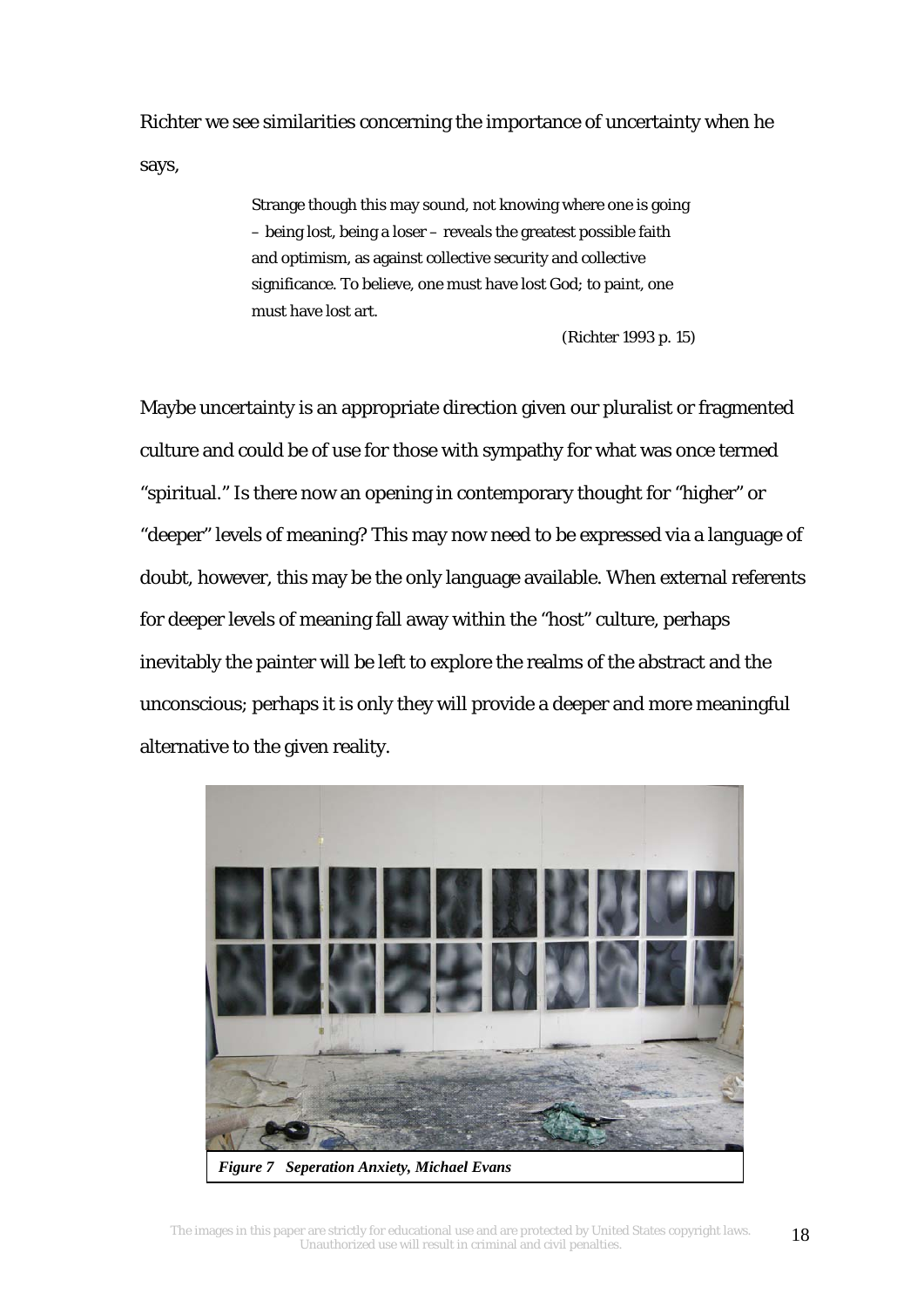#### **References**

- Bacon, F. (1987), In D. Sylvester, *The Brutality of Fact (Interviews with Francis Bacon),* London: Thames & Hudson.
- Bell, C. (1983) In P. Fuller, *Art and Psychoanalysis*, London: Writers and Readers.
- Bulhof, N. I., and Kate, L. T, (Eds.) (2000) *Flight of the Gods: Philosophical perspectives on Negative Theology*, New York: Fordham University Press.
- Carr, K.L. (1992) *The Banalization of Nihilism (Twentieth Century responses to Meaninglessness),* New York: State University of New York Press.
- De Kooning, W, (1990), *The Collected Writings of Willem De Kooning*, Madras & New York: Hanuman Books.
- Elkins, J. (2000) *What Painting Is*, New York/London: Routledge.
- Frankl, V.E. (2000) *Man's Search for Ultimate Meaning*, New York: Basic Books.
- Gablik, S, (2002), *The Reenchantment of Art*, London & New York: Thames and Hudson.
- Krauss, R.E. (1985) *The Originality of the Avant-Garde and Other Modernist Myths,* Cambridge, Massachusetts: MIT Press.
- Kuspit, D. (1994) *Signs of Psyche in Modern and Postmodern Art*, Cambridge, UK: Cambridge University Press.
- Kuspit, D. (1995), *The Cult Of The Avant-Garde Artist*, Cambridge, UK: Cambridge University Press.
- Kuspit, D. (2000a) *The Dialectic Of Decadence (Between Advance And Decline In Art)*, New York: Allworth Press.
- Kuspit, D. (2000b), *Psychostrategies of Avant-Garde Art*, Cambridge, UK: Cambridge University Press.